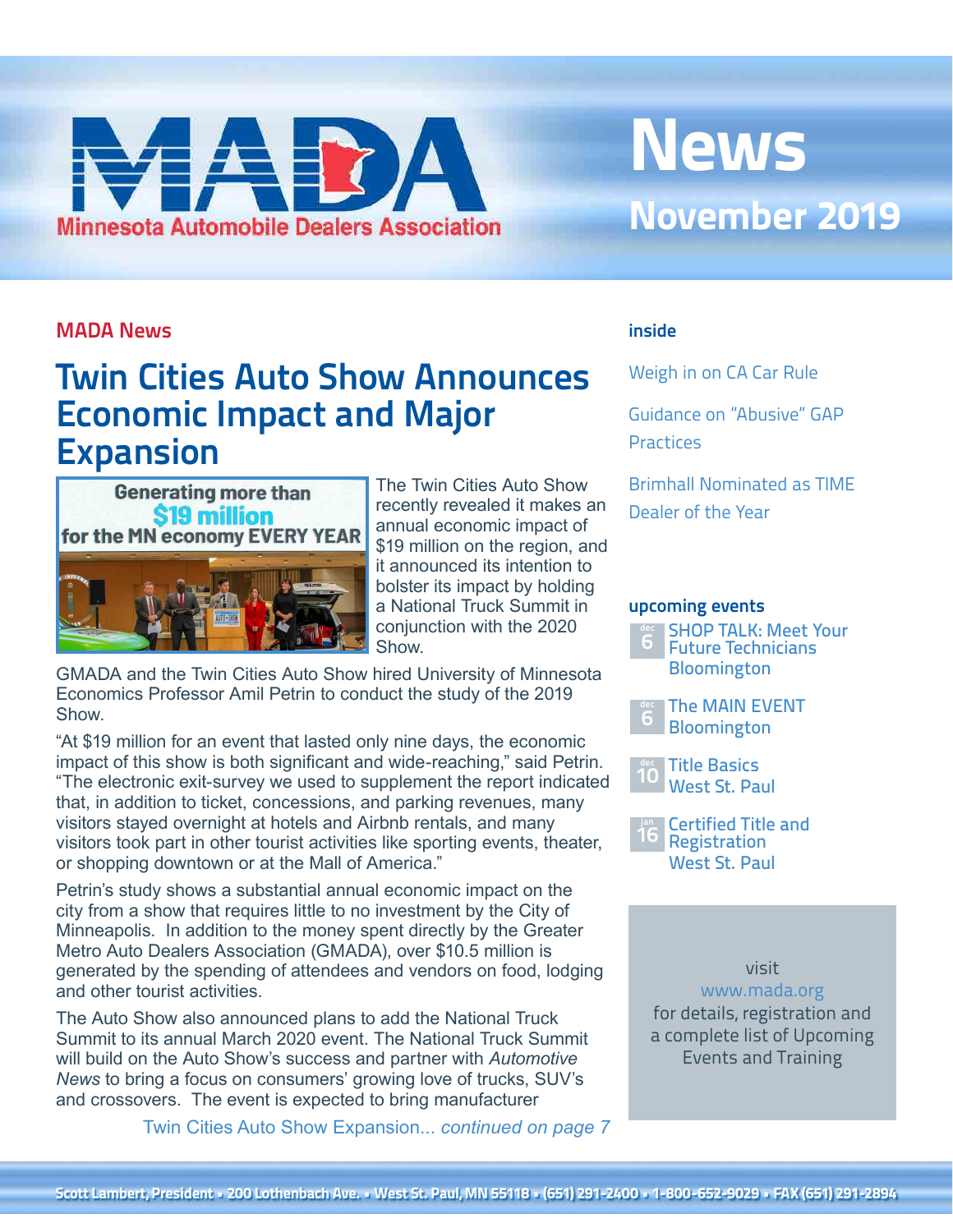## <span id="page-1-0"></span>**Regulatory News**

## **Weigh in on the CA Clean Car Proposal**

Since Governor Walz announced his plan to have the state adopt California's Low Emission Vehicle (LEV) and Zero Emission Vehicle (ZEV) mandates via rulemaking, the Minnesota Pollution Control Agency (MPCA) has begun receiving feedback from the public on the concept.

If the administration is successful, beginning in model year 2023, Minnesota dealers will only be able to sell passenger vehicles and medium-duty trucks certified as CA-LEV compliant, which could be different than what's offered in 35 other states if California has its way. Manufacturers would be required to deliver for sale a certain number of electric vehicles in the state, too.

Since neither the MPCA nor the general public have much understanding of the California rule or our industry, it's critical that dealers weigh in. Please share your concerns via the MPCA's online survey, found at <http://survey.mn.gov/s.asp?k=157167242118>, or send comments to [sheena.denny@state.mn.us](mailto:sheena.denny@state.mn.us) about how the costs of these mandates could affect your operations:

- At a minimum, CA-LEV is expected to increase the price of all new vehicles sold in Minnesota by \$800 (likely more). What percent of your customers are from neighboring states? What would an extra \$1,000 on the price of a new vehicle do to your sales?
- What requirements does your manufacturer impose in order for you to sell electric vehicles? Have you made the investment? If not, why not?
- How many of your customers are asking for electric vehicles? What would happen if the manufacturer required you to take EV cars in your inventory?

If you do submit comments to Ms. Denny, please note they are due by December 6, and will be published as part of the public record.

#### **Minnesota Automobile Dealers Association** *The Minnesota Automobile Dealers Association is a non-profit trade association dedicated to the progress of the retail auto industry in Minnesota. Chair* Peter Kolar, *Kolar Toyota, Duluth Vice Chair* Steve Whitaker, *Whitaker Buick GMC, Forest Lake Treasurer*

 Gary Thibert, *Thibert Chevrolet & Buick, Red Lake Falls Secretary*

 Tom Leoard, *Fury Auto Group, South St. Paul President*

Scott Lambert, *MADA*

200 Lothenbach Avenue • West St. Paul, MN 55118 Metro: 651-291-2400 • Toll Free: 800-652-9029 FAX: 651-291-2894 • Web site:<http://www.mada.org>

## **MADA News Register Now for**

MADA's largest membership event of the year is fast approaching. Make sure to register now for The Main Event on Friday, December 6, at the Hyatt Regency Bloomington.

Don't miss the chance to network with your colleagues and celebrate the successes of our industry. Additionally, you'll receive an exclusive preview from Graham Line of Digital Data Solutions with results of his company's year long-survey of Minnesota automotive consumers.

Register now at <http://www.mada.org/news/MainEvent>



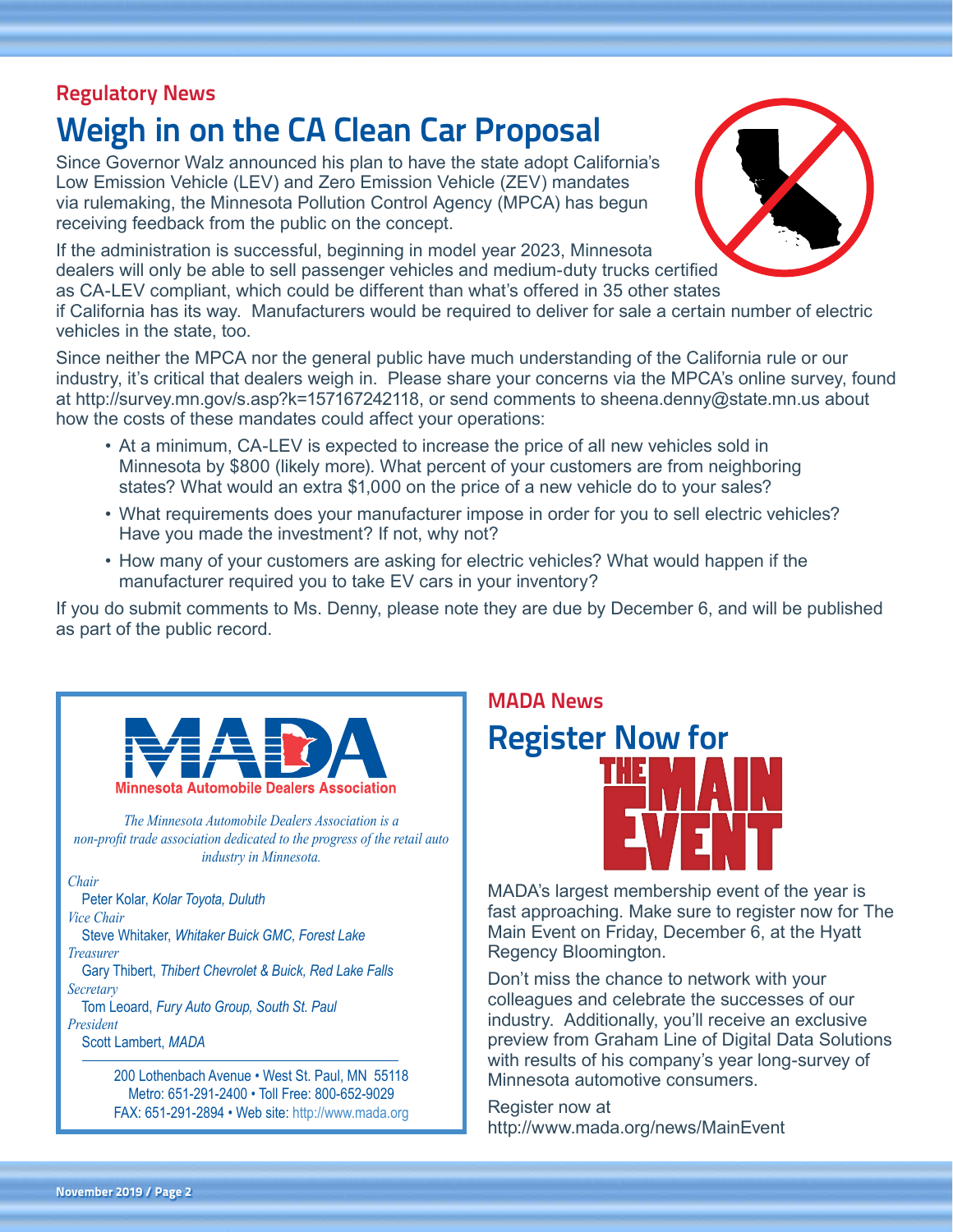## **Legal News CFBP Offers Guidance on "Abusive" GAP Practices**

Under federal law, an act or practice is abusive if it takes unreasonable advantage of a customer's lack of understanding of the material risks, costs, or conditions of the product or service. A recent symposium held by the Consumer Finance Protection Bureau (CFPB) aimed to clarify what constitutes "abusive acts and practices," at least with regard to GAP.

The CFPB highlighted several cases where dealer practices were found to be abusive. Each instance involved a deal where the customer had a low loan-to-value ratio where the customer would never actually benefit from the product (i.e. they would likely never have negative equity in the vehicle in the event of total loss). The CFPB cited this fact as evidence that the customer never fully understood

at least some material aspect of the product they were buying; if they had understood GAP, they would have never agreed to buy the product.

There are many variables that can affect whether a customer will benefit from GAP, in addition to loanto-value-ratio, such as depreciation of that specific model, length of the loan, insurance coverage, etc. Unfortunately, there is not a bright-line standard. Dealers should exercise good old-fashioned common sense, evaluate each deal on a case-bycase basis, and answer the question: is it possible for the customer in this case to actually benefit from GAP? If the answer is "no," then selling GAP under those circumstances is probably an abusive act or practice under federal law.

#### **MADA News**

## **Steve Brimhall Nominated as 2020 TIME Dealer of the Year**



Steve Brimhall, dealer principal at Minnesota Motor Company, a Buick and Chevrolet dealership in Fergus Falls, Minnesota, has been nominated for the 2020 TIME Dealer of the Year award.

Brimhall is one of a select group of 49 dealer nominees from across the country who will be honored at the 103rd annual National Automobile Dealers Association (NADA) Show in Las Vegas on February 15, 2020.

Recipients are among the nation's most successful auto dealers who also demonstrate a long-standing commitment to community service. Brimhall believes that business owners have a responsibility to give back to the community through involvement and monetary donations. "A strong community helps our business be strong," he said. "When our employees donate their time and efforts to the community, it builds relationships and boosts vitality."

#### **MADA News**



## **Paul Walser Elected**

NADA Director from Minnesota Paul Walser of Walser Automotive Group was elected Vice Chair of NADA for 2020 by his fellow Directors at

a NADA Board meeting in mid-October. He will assume the Vice Chair's duties in February 2020, and is poised to become NADA Chair in 2021.

#### **MADA News**

## **MADA Dues Billing Coming**

Invoices for 2020 annual membership dues should arrive in December. Your dues make it possible to continue the important legislative and legal work MADA does on behalf of our Minnesota dealers.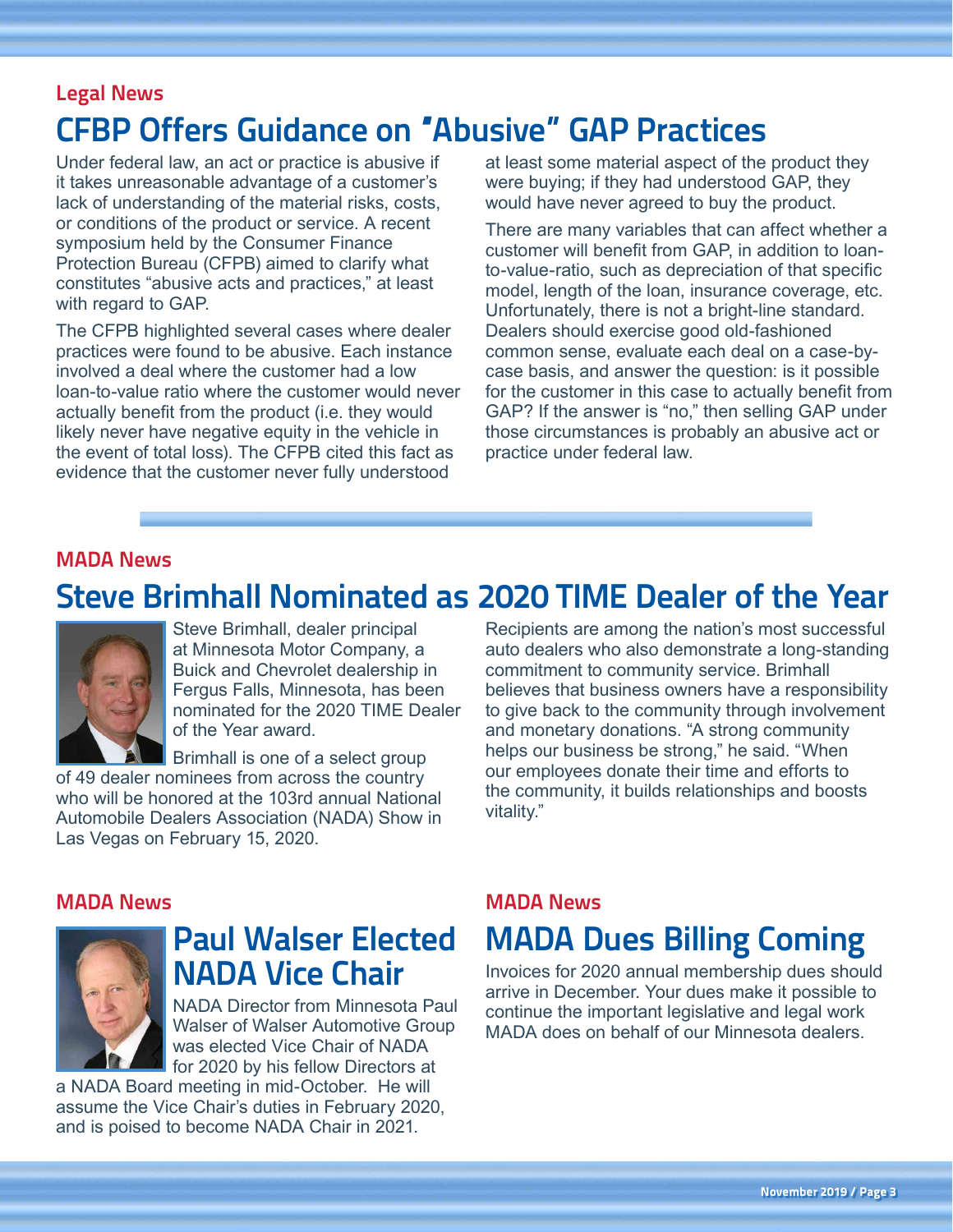

# **Upcoming Workshops, Seminars, and Education Events**

 **For more information or to register visit [www.mada.org/training](http://www.mada.org/training)**

#### **TITLE AND REGISTRATION**

#### **TITLE BASICS**

Designed as an introduction to the Title and Registration process, this interactive workshop will broaden the understanding of state forms, their proper application, and fee location. This class also prepares title clerks for the Certified Title Profession program.

This class is recommended for new title clerks and dealership employees involved in the title and registration process.

**TUE, December 10, 2019 | 9:00 – 11:30 a.m. MADA Headquarters**

**TUE, February 11, 2020 | 9:00 – 11:30 a.m. MADA Headquarters**

#### **CERTIFIED TITLE AND REGISTRATION PROGRAM**

Consisting of three separate classes: **Sales Tax, New to Fleet, and Minnesota Titles and Transfers.** Each class provides vital skills and knowledge for optimal performance in title and registration. Certification is mandatory to utilize electronic titling and registration.

*Certification is awarded by attending all three classes and passing each test with a score of 70% or higher.*

**THU, January 16, 2020 | 9:00 a.m. – 3:00 p.m. MADA Headquarters**

**THU, March 19, 2020 | 9:00 a.m. – 3:00 p.m. MADA Headquarters**



When you utilize MADA Education and training, you are investing in your dealership's success AND your industry's success!

We offer trusted, comprehensive, and topical educational opportunities that serve to improve dealership operations. Each course is designed to provide solutions and empower your staff to successfully manage the evolving situations that your dealership faces.

The revenue generated from MADA's training program is reallocated to legislative efforts at the Capitol, your legal counsel, and to fund the activities that strengthen our representation of YOU!

#### **MARKETING**

#### **CUT RUNAWAY DIGITAL MARKETING SPENDING**

*Successfully measure and eliminate waste in digital marketing spend.* US dealerships spend an average of \$27,000 per month (according to NADA-DATA 2018) on digital marketing, but don't have a good framework for measuring success. This webinar will provide dealers with knowledge and powerful tools to measure success and eliminate waste in digital marketing spend. Recommended for dealers, general managers, sales managers, marketing managers and anyone who handles digital marketing spend at the dealership.

**ON DEMAMD | WEBINAR**

#### **COMPLIANCE**

**WAGE THEFT LAW SEMINAR - RECORDING**

*Ensure your dealership complies with Minnesota's new Wage Theft Law.*  This seminar details the provisions of Minnesota's new Wage Theft Law. It highlights the changes to the regulations and the steps dealerships should take to come into compliance with criminal wage and theft sanctions that went into effect on August 1, 2019.

This class is recommended for dealer principals, general managers, controllers, and HR.

**ON-DEMAND | EVENT RECORDING** 

#### **FIXED OPERATIONS**



#### *Engage Your Future Technician Workforce*

There is no shortage of conversation when it comes the short supply of qualified technicians. We're taking the conversation to the heart of the matter and inviting high school students and their automotive instructors to lead the discussion. Learn why students chose to pursue a career as an automotive technician, how to better engage with students and high schools, challenges facing high school automotive programs, and more!



**FRI, December 6, 2019 | 8:00 – 11:00 a.m. Hyatt Regency-Bloomington**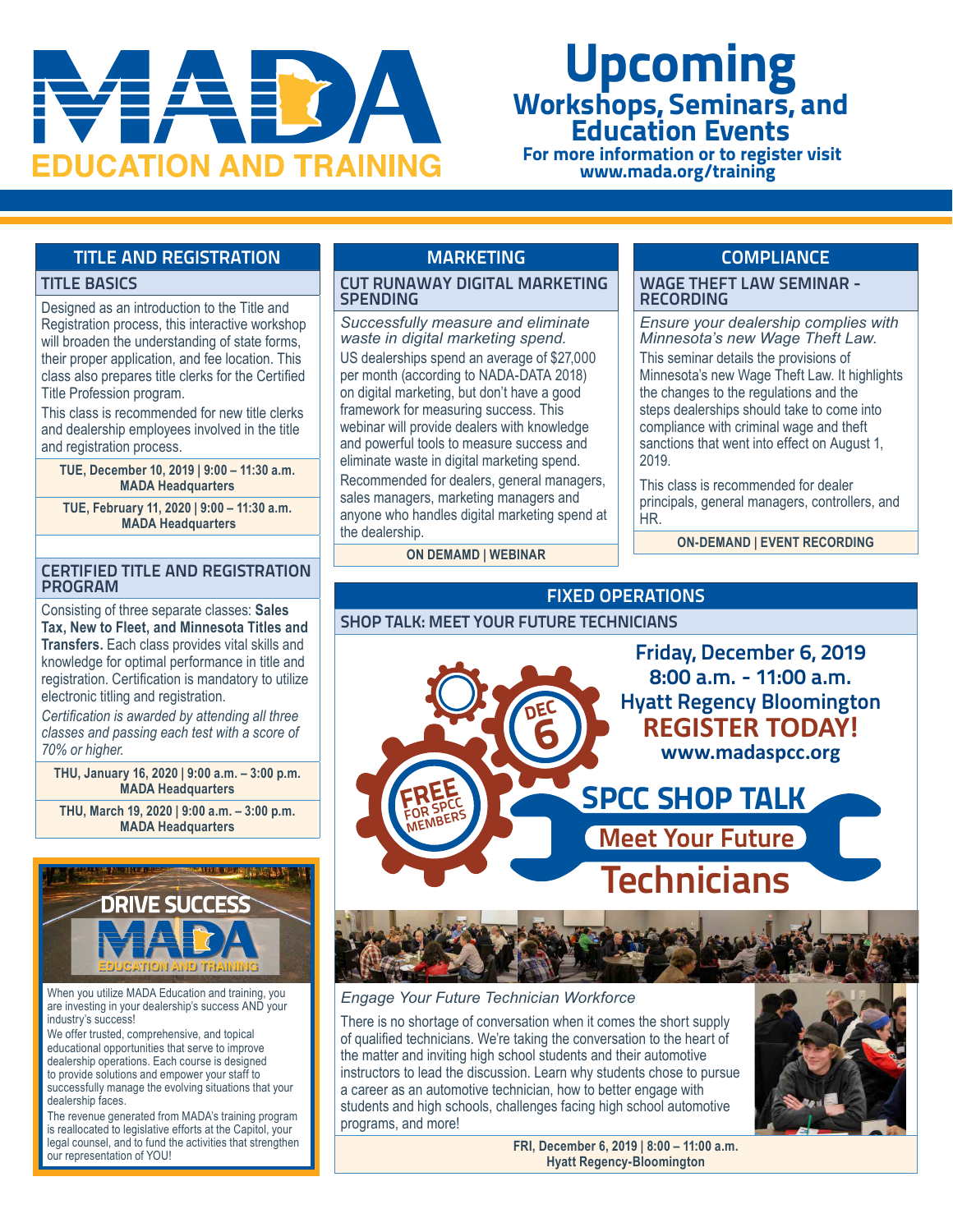## Minnesota Auto Outlook

Covering the Minnesota automotive market **Data September 2019** 

#### *Released by: Minnesota Automobile Dealers Association*

| <b>Minnesota New Retail Car and Light Truck Registrations</b> |                         |              |          |                     |          |          |                         |      |        |  |  |  |
|---------------------------------------------------------------|-------------------------|--------------|----------|---------------------|----------|----------|-------------------------|------|--------|--|--|--|
|                                                               | Most Recent Two Months* |              |          | YTD thru September* |          |          | <b>YTD Market Share</b> |      |        |  |  |  |
|                                                               | 8/18 & 9/18             | 8/19 & 9/19* | % change | <b>YTD '18</b>      | YTD '19* | % change | 2018                    | 2019 | change |  |  |  |
| <b>Industry Total</b>                                         | 35.909                  | 36.522       | 1.7%     | 157,093             | 155.498  | $-1.0%$  |                         |      |        |  |  |  |
| Cars                                                          | 6.888                   | 5.819        | $-15.5%$ | 31.755              | 26.191   | $-17.5%$ | 20.2                    | 16.8 | $-3.4$ |  |  |  |
| Light Trucks                                                  | 29,021                  | 30.703       | 5.8%     | 125,338             | 129,307  | 3.2%     | 79.8                    | 83.2 | 3.4    |  |  |  |

\*Figures for September, 2019 were estimated by Auto Outlook. Data Source: IHS.

Percent Change in Three Month Moving Average of New Retail Registrations versus Same Period Year Earlier



The graph above provides a clear picture of the trending direction of the state market. It shows the year-overyear percent change in the three month moving average of new retail light vehicle registrations. The three month moving average is less erratic than monthly registrations, which can fluctuate due to such factors as the timing of manufacturer incentive programs, weather and title processing delays by governmental agencies.

\*Figures for September 2019 were estimated by Auto Outlook. Data Source: IHS.

#### Percent Change in State and U.S. New Retail Light Vehicle Markets YTD '19 thru September\* vs. YTD '18



The graph above compares the change in new retail car and light truck registrations in both the state and U.S. markets. \*Figures for September, 2019 were estimated by Auto Outlook. Data Source: IHS.



be subject to fluctuations, resulting in over or under estimation of actual results. This usually occurs due to processing delays by governmental agencies. For this reason, the yearto-date figures will typically be more reflective of market results. Data Source: IHS.

Japanese, Domestic, European, and Korean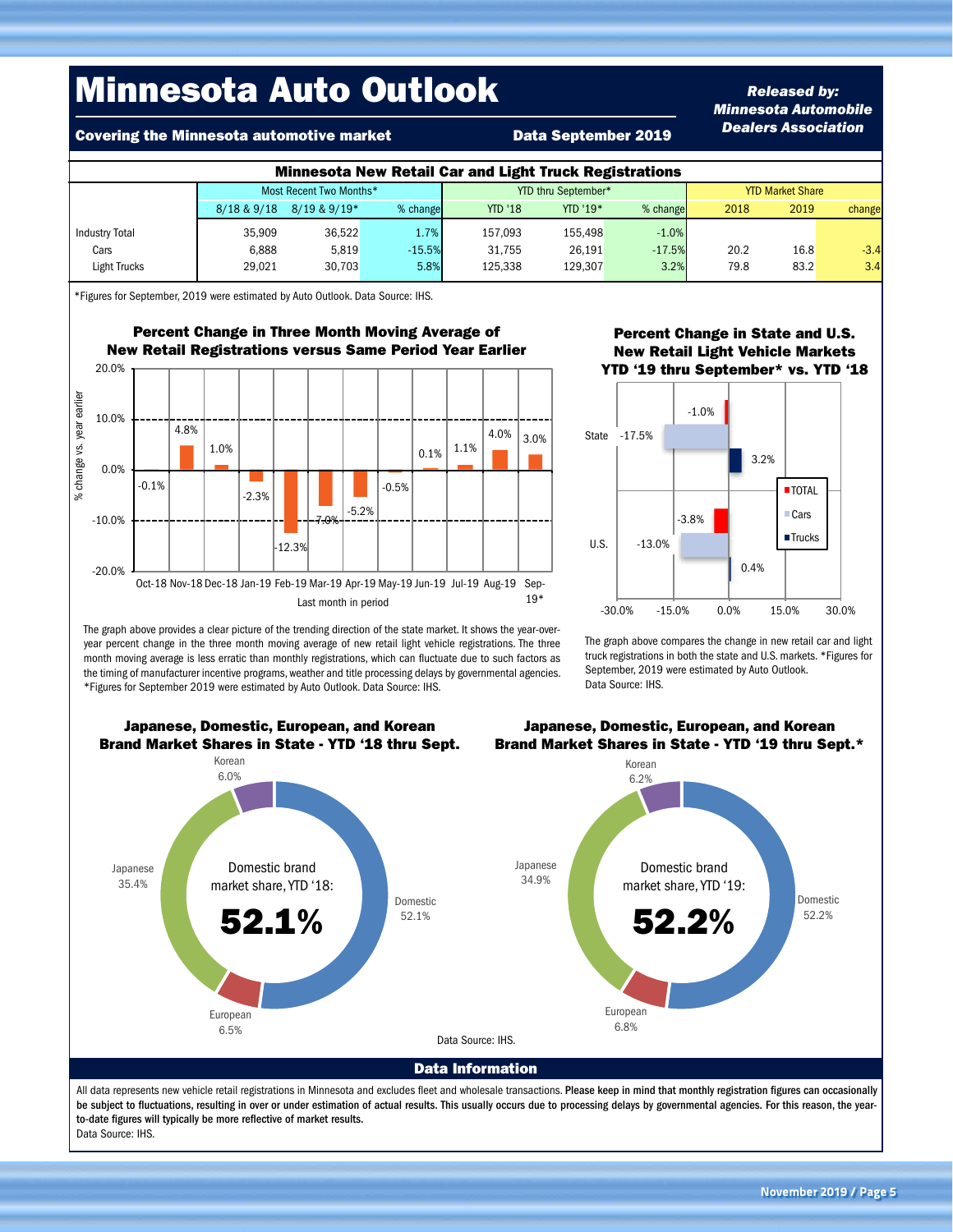#### Minnesota Auto Outlook

| <b>Minnesota</b>  |                                               |                      |                     |                |                |  |  |  |  |  |  |
|-------------------|-----------------------------------------------|----------------------|---------------------|----------------|----------------|--|--|--|--|--|--|
|                   | <b>New Retail Light Vehicle Registrations</b> |                      |                     |                |                |  |  |  |  |  |  |
|                   |                                               | <b>Registrations</b> | <b>Market share</b> |                |                |  |  |  |  |  |  |
|                   | <b>YTD '18</b>                                | <b>YTD '19</b>       |                     | <b>YTD '18</b> | <b>YTD '19</b> |  |  |  |  |  |  |
|                   | thru Sep.                                     | thru Sep.*           | % change            | thru Sep.      | thru Sep.*     |  |  |  |  |  |  |
| Acura             | 1,039                                         | 927                  | $-11%$              | 0.7%           | 0.6%           |  |  |  |  |  |  |
| Alfa Romeo        | 151                                           | 86                   | $-43%$              | 0.1%           | 0.1%           |  |  |  |  |  |  |
| Audi              | 1,515                                         | 1,533                | 1%                  | 1.0%           | 1.0%           |  |  |  |  |  |  |
| <b>BMW</b>        | 1,607                                         | 2,086                | 30%                 | 1.0%           | 1.3%           |  |  |  |  |  |  |
| <b>Buick</b>      | 2,895                                         | 2,948                | 2%                  | 1.8%           | 1.9%           |  |  |  |  |  |  |
| Cadillac          | 824                                           | 857                  | 4%                  | 0.5%           | 0.6%           |  |  |  |  |  |  |
| Chevrolet         | 24,304                                        | 24,444               | 1%                  | 15.5%          | 15.7%          |  |  |  |  |  |  |
| Chrysler          | 1,713                                         | 1,156                | $-33%$              | 1.1%           | 0.7%           |  |  |  |  |  |  |
| Dodge             | 3,076                                         | 2,500                | $-19%$              | 2.0%           | 1.6%           |  |  |  |  |  |  |
| <b>FIAT</b>       | 111                                           | 67                   | $-40%$              | 0.1%           | 0.0%           |  |  |  |  |  |  |
| Ford              | 23,390                                        | 20,498               | $-12%$              | 14.9%          | 13.2%          |  |  |  |  |  |  |
| Genesis           | 67                                            | 94                   | 40%                 | 0.0%           | 0.1%           |  |  |  |  |  |  |
| <b>GMC</b>        | 6,047                                         | 6,328                | 5%                  | 3.8%           | 4.1%           |  |  |  |  |  |  |
| Honda             | 14,399                                        | 14,419               | 0%                  | 9.2%           | 9.3%           |  |  |  |  |  |  |
| Hyundai           | 4,503                                         | 4,748                | 5%                  | 2.9%           | 3.1%           |  |  |  |  |  |  |
| Infiniti          | 588                                           | 434                  | $-26%$              | 0.4%           | 0.3%           |  |  |  |  |  |  |
| Jaguar            | 136                                           | 108                  | $-21%$              | 0.1%           | 0.1%           |  |  |  |  |  |  |
| Jeep              | 11,525                                        | 11,879               | 3%                  | 7.3%           | 7.6%           |  |  |  |  |  |  |
| Kia               | 4,919                                         | 4,824                | $-2%$               | 3.1%           | 3.1%           |  |  |  |  |  |  |
| <b>Land Rover</b> | 374                                           | 317                  | $-15%$              | 0.2%           | 0.2%           |  |  |  |  |  |  |
| Lexus             | 1,643                                         | 1,531                | $-7%$               | 1.0%           | 1.0%           |  |  |  |  |  |  |
| Lincoln           | 780                                           | 744                  | $-5%$               | 0.5%           | 0.5%           |  |  |  |  |  |  |
| Maserati          | 40                                            | 35                   | $-13%$              | 0.0%           | 0.0%           |  |  |  |  |  |  |
| Mazda             | 4,017                                         | 3,950                | $-2%$               | 2.6%           | 2.5%           |  |  |  |  |  |  |
| Mercedes          | 1,377                                         | 1,392                | 1%                  | 0.9%           | 0.9%           |  |  |  |  |  |  |
| <b>MINI</b>       | 289                                           | 254                  | $-12%$              | 0.2%           | 0.2%           |  |  |  |  |  |  |
| Mitsubishi        | 1,449                                         | 1,315                | $-9%$               | 0.9%           | 0.8%           |  |  |  |  |  |  |
| Nissan            | 6,183                                         | 5,948                | $-4%$               | 3.9%           | 3.8%           |  |  |  |  |  |  |
| Other             | 51                                            | 38                   | $-25%$              | 0.0%           | 0.0%           |  |  |  |  |  |  |
| Porsche           | 287                                           | 317                  | 10%                 | 0.2%           | 0.2%           |  |  |  |  |  |  |
| Ram               | 6,669                                         | 8,392                | 26%                 | 4.2%           | 5.4%           |  |  |  |  |  |  |
| Subaru            | 9,309                                         | 9,971                | 7%                  | 5.9%           | 6.4%           |  |  |  |  |  |  |
| Tesla             | 621                                           | 1,348                | 117%                | 0.4%           | 0.9%           |  |  |  |  |  |  |
| Toyota            | 16,952                                        | 15,706               | $-7%$               | 10.8%          | 10.1%          |  |  |  |  |  |  |
| Volkswagen        | 3,301                                         | 3,345                | 1%                  | 2.1%           | 2.2%           |  |  |  |  |  |  |
| Volvo             | 942                                           | 959                  | 2%                  | 0.6%           | 0.6%           |  |  |  |  |  |  |

Top ten ranked brands in each percent change category are shaded green. Data Source: IHS.

\*September figures estimated by Auto Outlook.

This report is sponsored by the Minnesota Automobile Dealers Association and produced by Auto Outlook (610-640-1233). Auto Outlook, Inc. is not responsible for management decisions based on the content of Minnesota Auto Outlook. Copyright Auto Outlook, October 2019.

Reproduction, including photocopying of this publication in whole or in part, is prohibited without the express permission of Auto Outlook, Inc. Any material quoted must be attributed to Minnesota Auto Outlook, published by Auto Outlook, Inc. on behalf of the Minnesota Automobile Dealers Association and must also include the statement: "Data Source: IHS."





#### Data thru September 2019

State Market Share for Top 15 Selling Brands

**November 2019 / Page 6**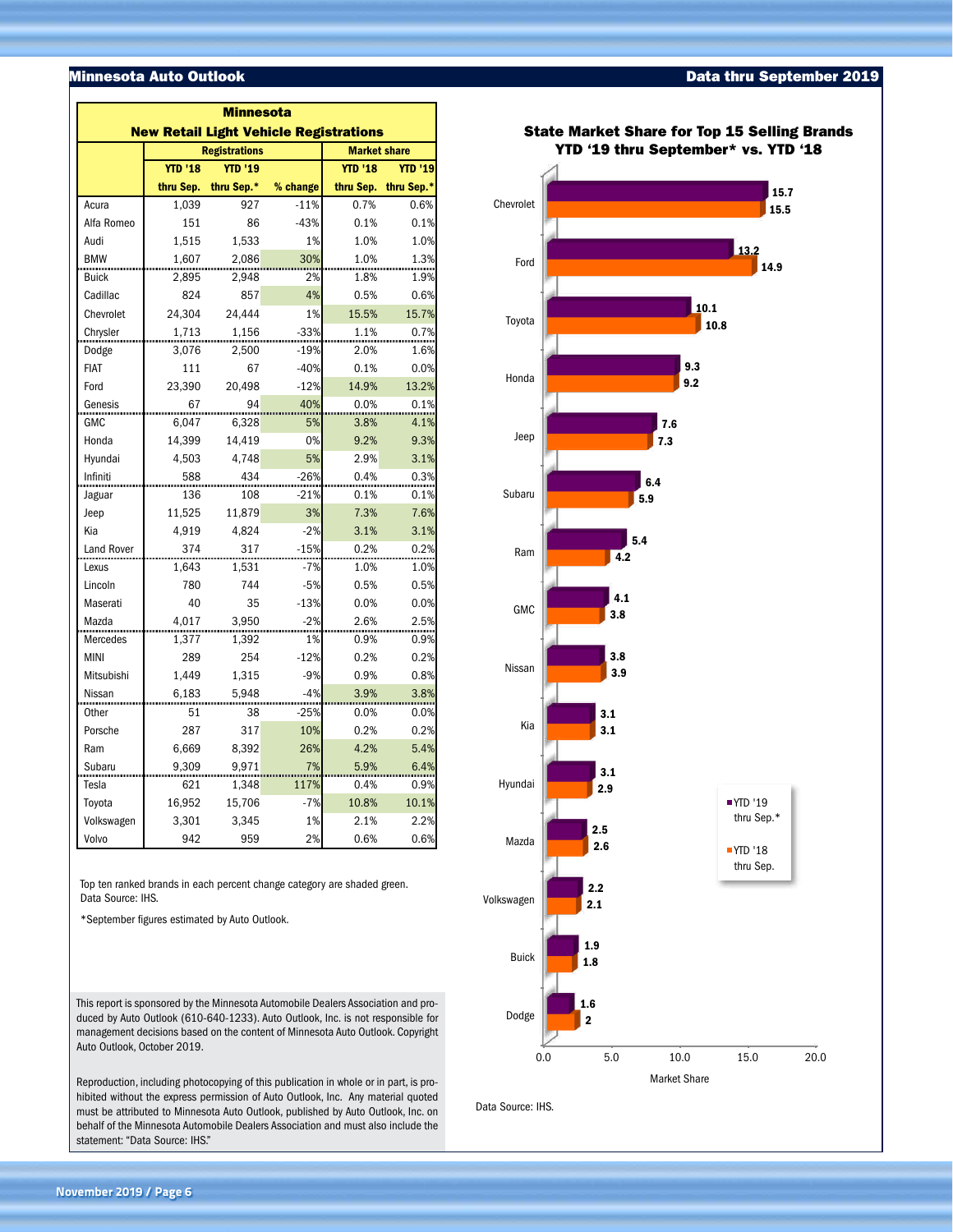#### <span id="page-6-0"></span>[Twin Cities Auto Show Expansion...](#page-0-0) *continued from cover*

representatives, marketing experts and vendors from across the country. It will be held on Friday, March 6, the day before the Twin Cities Auto Show opens to the public.

"Minnesota is uniquely positioned to host a national discussion on consumer interests in trucks. They are really part of how we live and work here," stated GMADA President Scott Lambert. "Minnesota leads the nation in truck and SUV sales."

The dual announcements were made at a press conference at the Minneapolis Convention Center on Monday, November 4. In addition to Dr. Petrin and Scott Lambert, other participants in the press conference included Minneapolis Mayor Jacob Frey, Twin Cities Auto Show Director Mary Velline, GMADA Chair Barb Hilbert of Luther Automotive, and Meet Minneapolis CEO Melvin Tenant.

#### **Member News**

*Midwest Motors Group* opened its new Inver Grove Mitsubishi point. Congratulations to **Steve McDaniels** and the team on the new dealership!

*Mercedes-Benz of Rochester* was bought by Napleton Automotive Group and becomes its fourth Minnesota location.

*Luther Brookdale Mazda* opened at its new location in Brooklyn Center.

Congratulations to the *Luther Automotive Group* for winning Minnesota Monthly's Best of MN 2019: Reader's Picks Best Auto Dealership!

With the addition of Chrysler, Dodge, Jeep, Ram, *C&M Ford Sales, Inc* has changed its name to *C&M*.

### **MADA Vendor Viewpoint Leverage Technology to Reach Customers**

Point of sale (POS) and customer relationship management (CRM) systems are critical to efficient dealership operation. They can be useful in everything from inventory control, to scheduling, to customer contact campaigns.

Many dealerships use them more for new car sales and paperwork handling. They can also be very instrumental in your service department. Unfortunately, many systems, especially older ones, can't integrate API functionality and may not focus at all on generating new business, which means you might need to bridge some of the gaps with an additional third-party package.

Some of the latest add-on modules include the ability to offer specials and coupons by text, which is extremely effective and keeps the cost of delivery at a minimum. A few can even integrate back into your system to compliment an email campaign.

Contributed by Steve Sarantos, [ATXTCOUPON.com](http://ATXTCOUPON.com)



**Check Guarantee/Credit Card Processing** FIS / Certegy

**Dealer Bond Program** Ensure Agency

**Disability Income Insurance & Section 125 Cafeteria Plans**

American Fidelity Assurance

**Employee Placement**

Hireology **F&I Products**

**Protective** 

**Fleet Fueling Program** Speedway

#### **Group Health Insurance**

Blue Cross Blue Shield of MN Delta Dental Voya Life

**Hole-In-One Insurance**

Hole-In-One-USA

**Office Supplies** Innovative Office Solutions

#### **Online Marketing Services**

**Conversica** Dealer 1-2-1 LotLinx **PureInfluencer** Purple Cloud

**OSHA, EPA & DOT Compliance/Training** ComplyNet Corporation

**Pre-Paid Legal, Jim Gavin** Identity Theft Shield & Pre-Paid Legal Services

**Uniforms and Linen Services**

AmeriPride Linen & Apparel Services

**Warranty Reimbursement** Bellavia Blatt

**Workers Compensation** Ensure Agency



MADA Services sells a wide variety of products directly to the dealers including business forms, clothing and promotional items. For a full review of options, contact your sales representative at 651-291-2400 or go to <www.mada.org>.